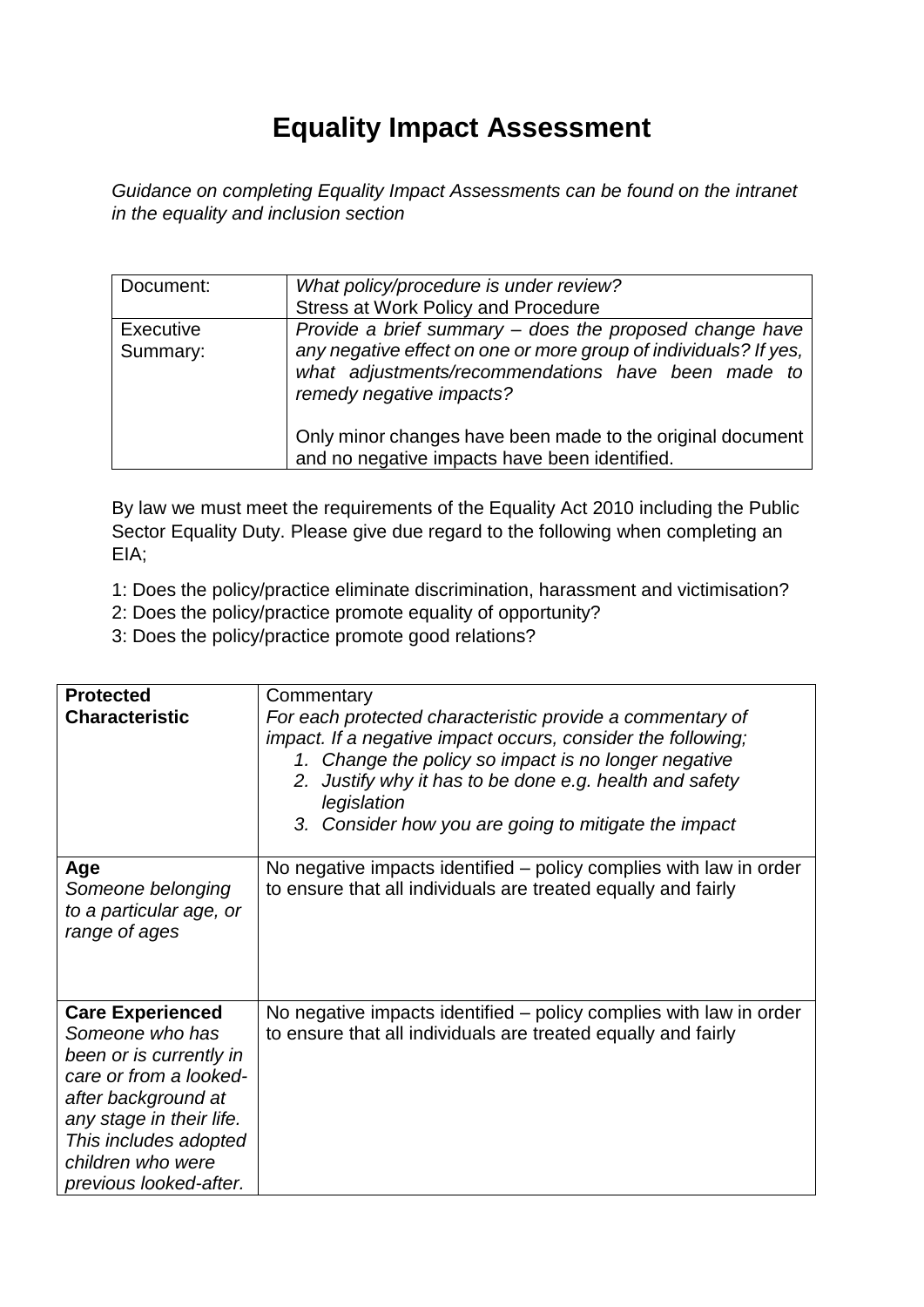| <b>Marriage/Civil</b><br><b>Partnership</b><br>Married couples and<br>civil partnership<br>should be treated the<br>same on a wide range<br>of matters<br>Race                                                                                            | No negative impacts identified – policy complies with law in order<br>to ensure that all individuals are treated equally and fairly<br>No negative impacts identified – policy complies with law in order |
|-----------------------------------------------------------------------------------------------------------------------------------------------------------------------------------------------------------------------------------------------------------|-----------------------------------------------------------------------------------------------------------------------------------------------------------------------------------------------------------|
| Refers to a group of<br>people defined by<br>their race, colour and<br>nationality (including<br>citizenship) ethnic or<br>national origins                                                                                                               | to ensure that all individuals are treated equally and fairly                                                                                                                                             |
| <b>Sexual Orientation</b><br>A persons sexual<br>and/or romantic<br>attraction to other<br>people, or lack thereof                                                                                                                                        | No negative impacts identified - policy complies with law in order<br>to ensure that all individuals are treated equally and fairly                                                                       |
| <b>Disability</b><br>A physical or mental<br><i>impairment which has</i><br>a substantial and<br>long-term adverse<br>effective on a<br>person's ability to<br>carry out normal day-<br>to-day activities                                                 | No negative impacts identified - policy complies with law in order<br>to ensure that all individuals are treated equally and fairly                                                                       |
| Gender identity/<br>reassignment<br>The process of<br>transitioning from one<br>gender to another<br>(can include changing<br>names, pronouns,<br>dressing differently,<br>medical intervention<br>and living in their self-<br><i>identified gender)</i> | No negative impacts identified - policy complies with law in order<br>to ensure that all individuals are treated equally and fairly                                                                       |
| <b>Pregnancy/maternity</b><br>Refers to being<br>pregnant and the<br>period after birth<br>(linked to maternity<br>leave in the<br>employment context)                                                                                                    | No negative impacts identified – policy complies with law in order<br>to ensure that all individuals are treated equally and fairly                                                                       |